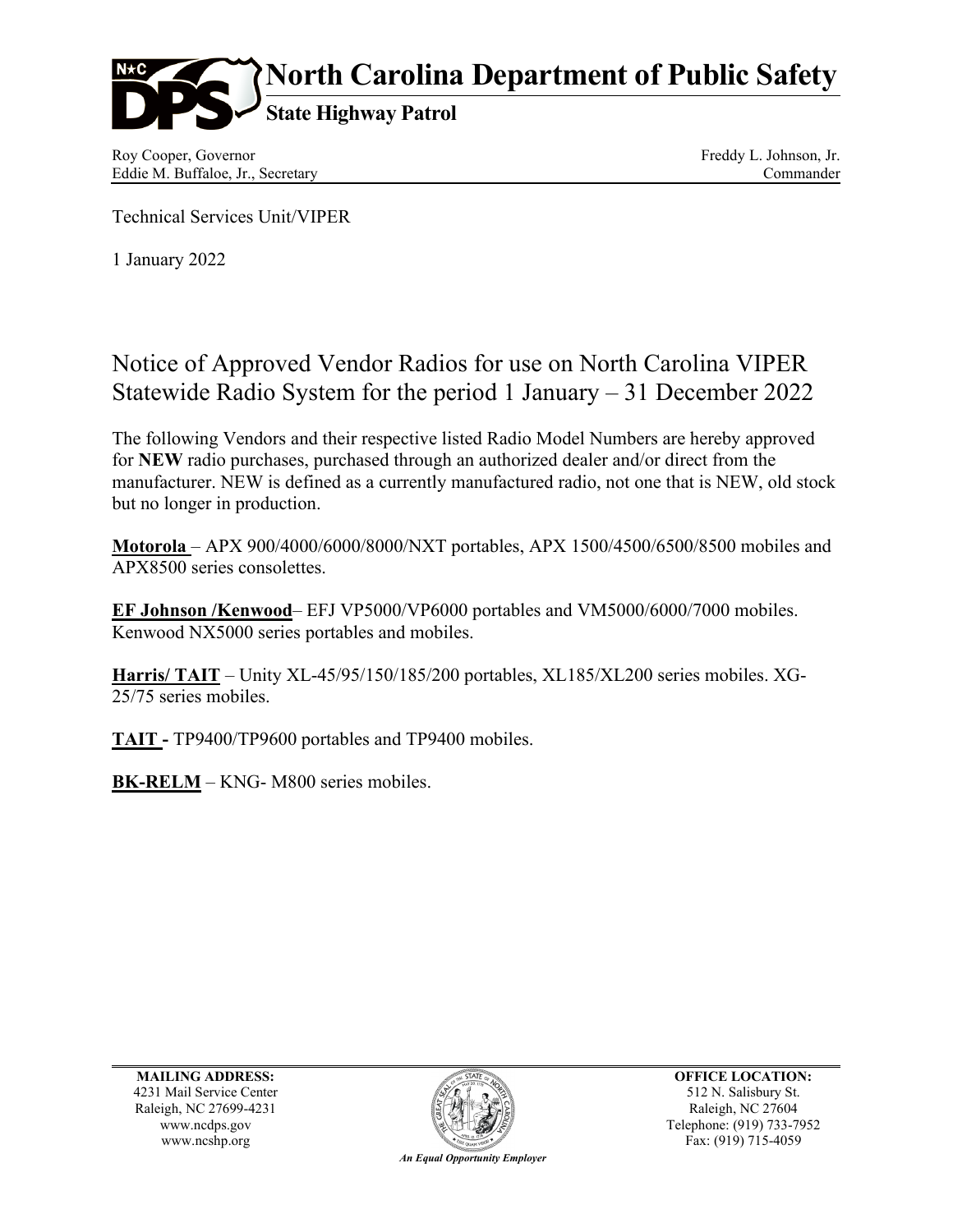The above list of radios is for radios currently in production and being shipped during the calendar year 2022. However, virtually all the above manufacturers previously manufactured radios that are P25 Phase 2 capable that are no longer in production. VIPER will continue to allow end user agencies to add radios from the below list since they are P25 Phase 2 (TDMA) capable.

**Motorola** – APX 1000/7000 portables, APX 7500 mobiles and APX7500 series consolettes.

**EF Johnson /Kenwood**– EFJ VP400/600/900 portables and VM400/600/900 mobiles. Kenwood TK-5410 series portables.

**Harris/ TAIT** – Unity XG25/75/100 portables.

**BK-RELM** – KNG- P800 series portables.

Finally, all end user agencies should be aware of the upcoming requirement that **effective 1 January 2023, ALL RADIOS BEING ADDED TO VIPER must be P25 Phase 2 (TDMA) ready**. **Ready** is defined as the radios MUST have the TDMA option already in the radios at time of purchase. This includes the purchase of NEW and USED radios.

\*\*NOTE\*\* VIPER previously notified all users that effective 1 January 2020 that the following radios listed below **will no longer be permitted TO BE ADDED to the system**. **Existing radios** from the below list will continue to be allowed to operate on the system **until 1 July 2025**.

Motorola – XTS/XTL radios Kenwood – TK-5910 series mobile radios EF Johnson – 51/53 series portable and mobile radios

For vendor specific questions, please direct inquiries to the respective vendors. For VIPER system specific questions, please email:  $viper@ncdps.gov$ .

Radio end user agencies should note that this letter is for approved radios for use on the Statewide VIPER radio system and does not constitute an approval of the above radios on locally owned and operated Project 25 (P25) radio systems. Some radios on the VIPER approved list may NOT be approved for use on local systems. Please confirm with your local radio system administrators to determine local eligibility and approval.